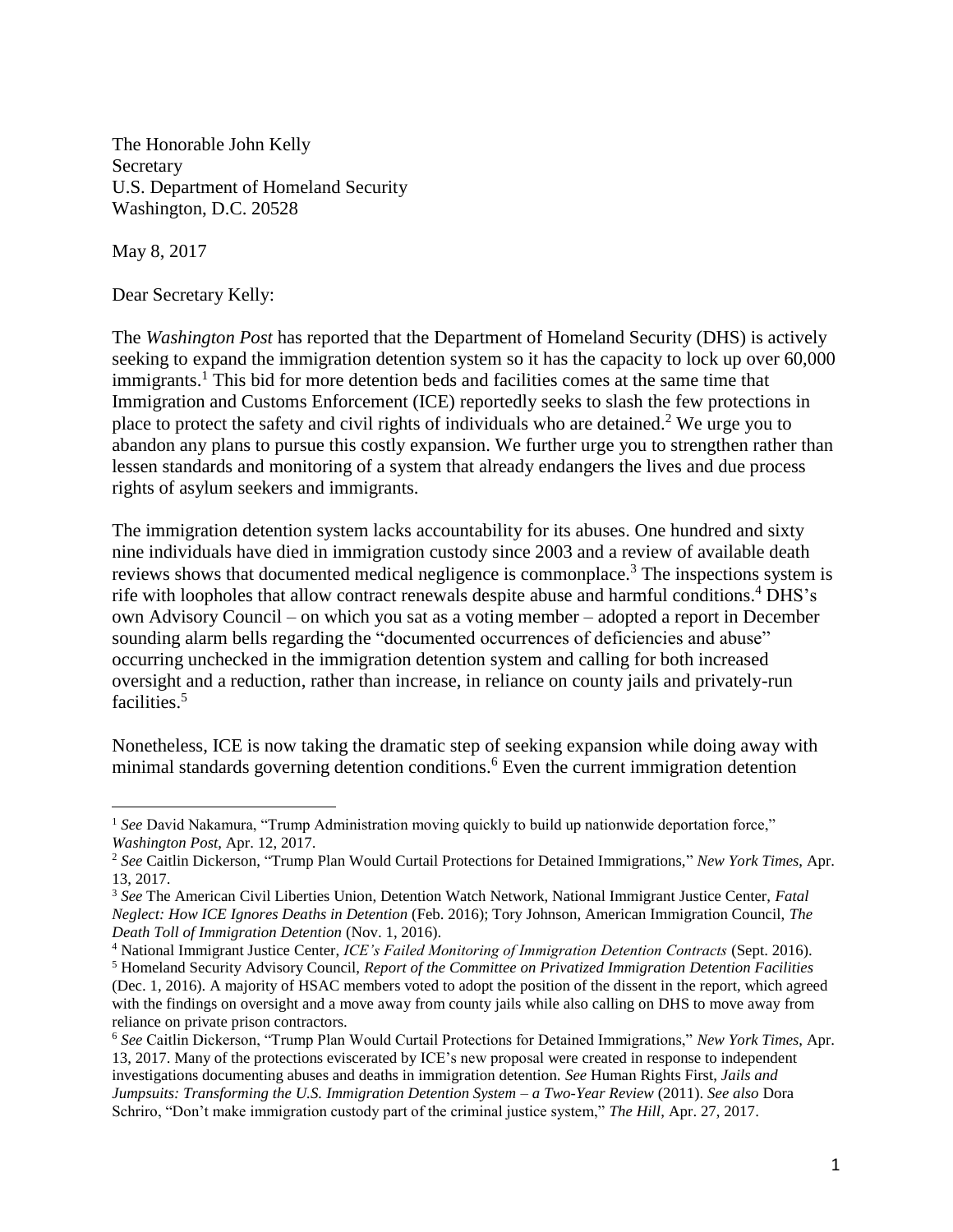standards have not prevented violations of baseline protections that should exist in all detention facilities. Doing away with them entirely is nothing short of a declaration that detention center abuse will become more egregious and without necessary accountability. In doing so, ICE puts the lives and safety of immigrants in grave jeopardy.

Expanding the detention system will also further undermine immigrants' right to counsel at their own expense in their deportation proceedings. <sup>7</sup> This right is already compromised by the remote nature of most immigration detention facilities; further expansion will render it effectively meaningless. Fewer than one in five immigrants in detention are able to find an attorney to represent them in immigration court.<sup>8</sup> The agency's current bid for expansion is underway without any consideration of the availability of legal services.

Finally, expanding detention will cost U.S. taxpayers millions while ignoring the availability of longstanding and effective alternatives to detention. Immigration detention should never be arbitrary or punitive, yet decisions to detain or release are often made based simply on the availability of bed space.<sup>9</sup> Given that border apprehensions remain historically low and the size of the undocumented population in the United States has stayed stable or decreased for nearly a decade,<sup>10</sup> expanding detention will not only undermine the due process rights of thousands of additional individuals but is fiscally irresponsible. This is especially the case given the availability of a wide spectrum of alternatives to detention available to ICE that, when needed to mitigate a demonstrated flight risk, have a strong track record of success.

## **Now is not the time to roll back detention standards or seek an expansion to an already costly and inhumane immigration detention system. We urge you to:**

- 1. Halt any expansion of immigration detention capacity and instead examine further ways to reduce current detention capacity in favor of wide-ranging, effective, and cost saving alternatives to detention.
- 2. Ensure accountability for the health, safety and due process rights of those ICE detains by at minimum implementing current Performance-Based National Detention Standards in *all* detention facilities and ensuring robust oversight of immigration detention.

Thank you for your time and consideration. Please bring any questions regarding this letter to Katharina Obser at the Women's Refugee Commission at [katharinao@wrcommission.org](mailto:katharinao@wrcommission.org) or Heidi Altman at the National Immigrant Justice Center at [haltman@heartlandalliance.org.](mailto:haltman@heartlandalliance.org)

 $\overline{a}$ <sup>7</sup> 8 U.S.C. § 1362.

<sup>8</sup> *See* Ingrid Eagly and Steven Shafer, American Immigration Council, *Access to Counsel in Immigration Court* (Sept. 2016).

<sup>9</sup> *See, e.g.*, U.S. Commission on International Religious Freedom, Barriers to Protection: The Treatment of Asylum Seekers in Expedited Removal (Aug. 2016); Center for Constitutional Rights and Detention Watch Network, *Banking on Detention: 2016 Update* (June 2016).

<sup>10</sup> *See* "US-Mexico Illegal Border Crossings Fall to 17-Year Low," *BBC News*, Apr. 5, 2017.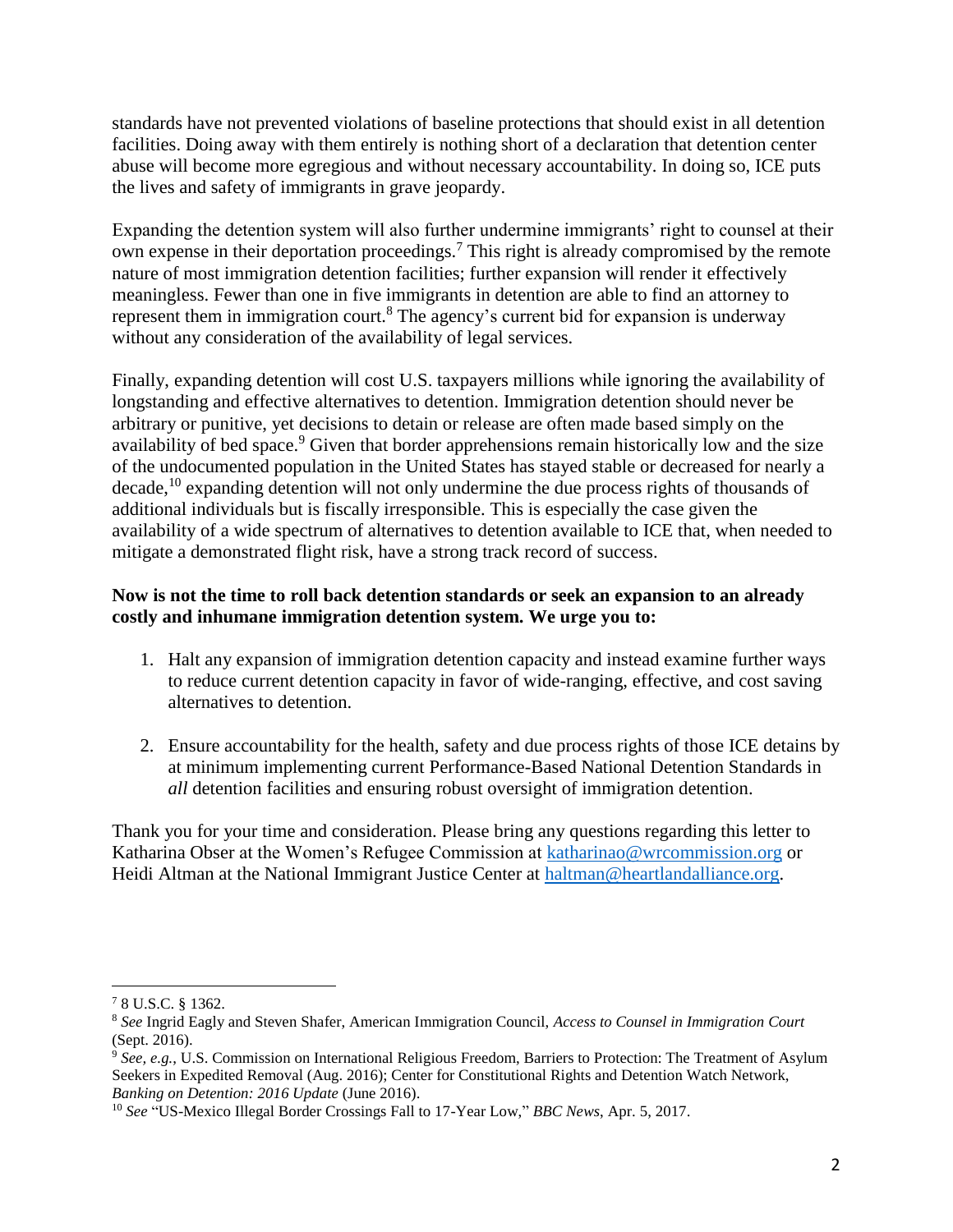## Sincerely,

- Acting in Community Together Organizing Northern Nevada (ACTIONN)
- Advocating Opportunity
- Alianza Americas
- America's Voice Education Fund
- American Civil Liberties Union
- American Friends Service Committee (AFSC)
- American Immigration Council
- American Immigration Lawyers Association
- American-Arab Anti-Discrimination Committee
- Americans for Immigrant Justice
- Amnesty International USA
- Arizona Coalition to End Sexual and Domestic Violence
- Arkansas Justice Collective
- Arkansas United Community Coalition
- Artemis Justice Center
- Asian American Legal Defense and Education Fund (AALDEF)
- Asian Americans Advancing Justice Asian Law Caucus
- Asian Americans Advancing Justice Atlanta
- Asian Americans Advancing Justice-LA
- Asian Americans United
- Asian Law Alliance
- Asian Pacific Policy & Planning Council
- ASISTA
- Asylee Women Enterprise
- Asylum Seeker Advocacy Project (ASAP) at the Urban Justice Center
- Atlas:DIY
- Austin Jewish Voice for Peace
- Bend the Arc Jewish Action
- Berry United Methodist Church
- Bethany Immigration Services
- Bread for the World
- Brockport Ecumenical Outreach Committee
- BronxWorks
- Cabrini Immigrant Services of NYC, Inc.
- California Immigrant Youth Justice Alliance (CIYJA)
- California Partnership to End Domestic Violence
- Capital Area Immigrants' Rights Coalition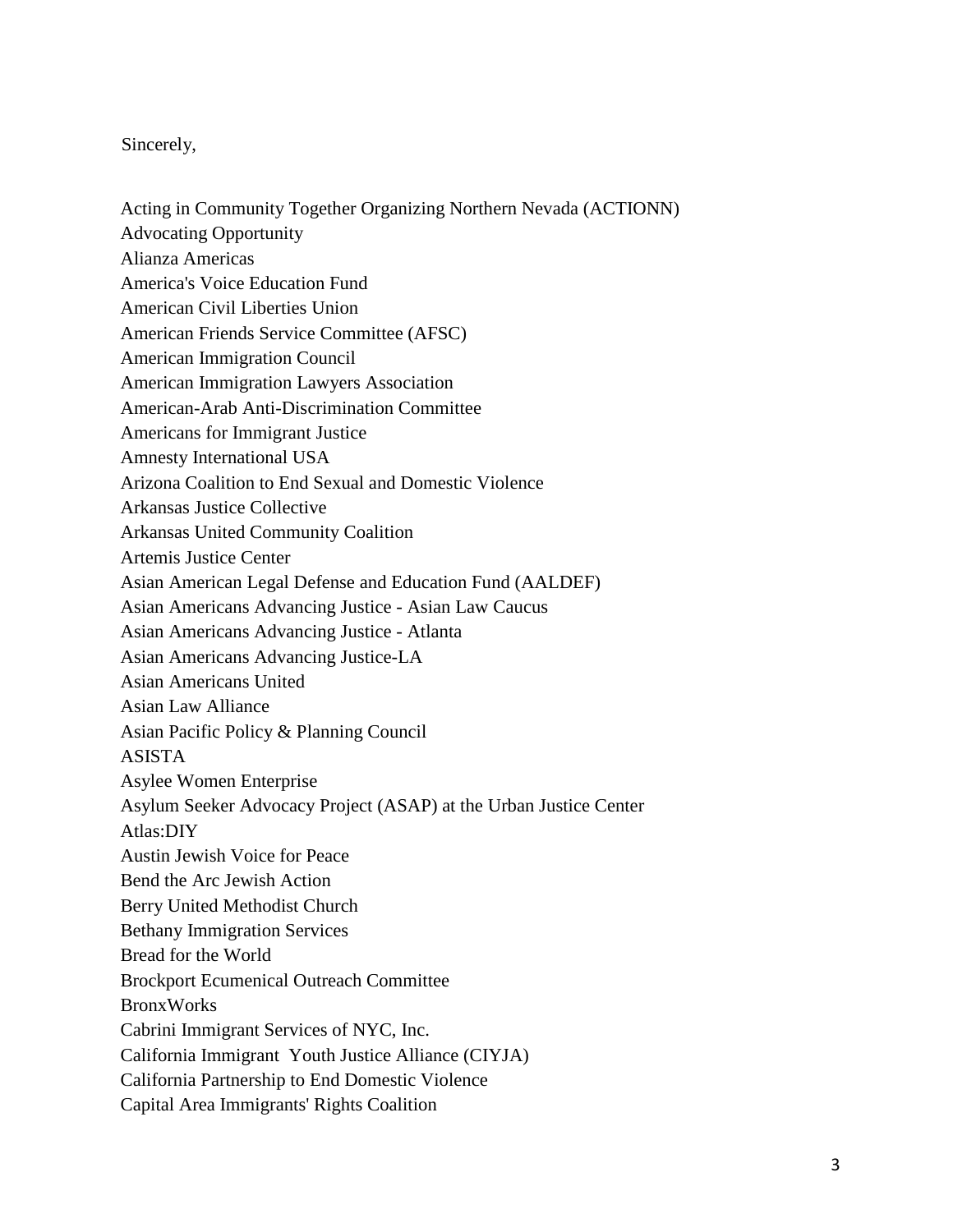CARECEN-LA

CASA

Casa de Esperanza: National Latin@ Network for Healthy Families and Communities Casa Esperanza Catholic Charities Solano Catholic Legal Immigration Network, Inc. Causa Oregon Center for Employment Training Center for Gender and Refugee Studies Center for the Human Rights of Children, Loyola University Chicago Central American Legal Assistance Central American Resource Center (DC) Centro Del Immigrante, Inc. Centro Latino Americano Chicago Religious Leadership Network on Latin America - CRLN Church of Our Saviour/La Iglesia de Nuestro Salvador Church Womn United in New York State Church World Service Cleveland Jobs with Justice Coalicion de Derechos Humanos Coalition on Human Needs CODEPINK Colectiva Legal del Pueblo Colegio de la Tierra Coloradans For Immigrant Rights, AFSC Colorado Colorado Immigrant Rights Coalition Columban Center for Advocacy and Outreach Community Initiatives for Visiting Immigrants in Confinement (CIVIC) Community of Friends in Action, Inc. Cornell Asylum and CAT Appeals Clinic Council on American-Islamic Relations (CAIR) Council on American-Islamic Relations of Washington State (CAIR-WA) Crossing Borders – Dubuque DC-Maryland Justice for Our Neighbors Detention Watch Network Dolores Street Community Services Dominican Sisters ~ Grand Rapids Dominicans of Sinsinawa East Bay Community Law Center El Centro del Inmigrante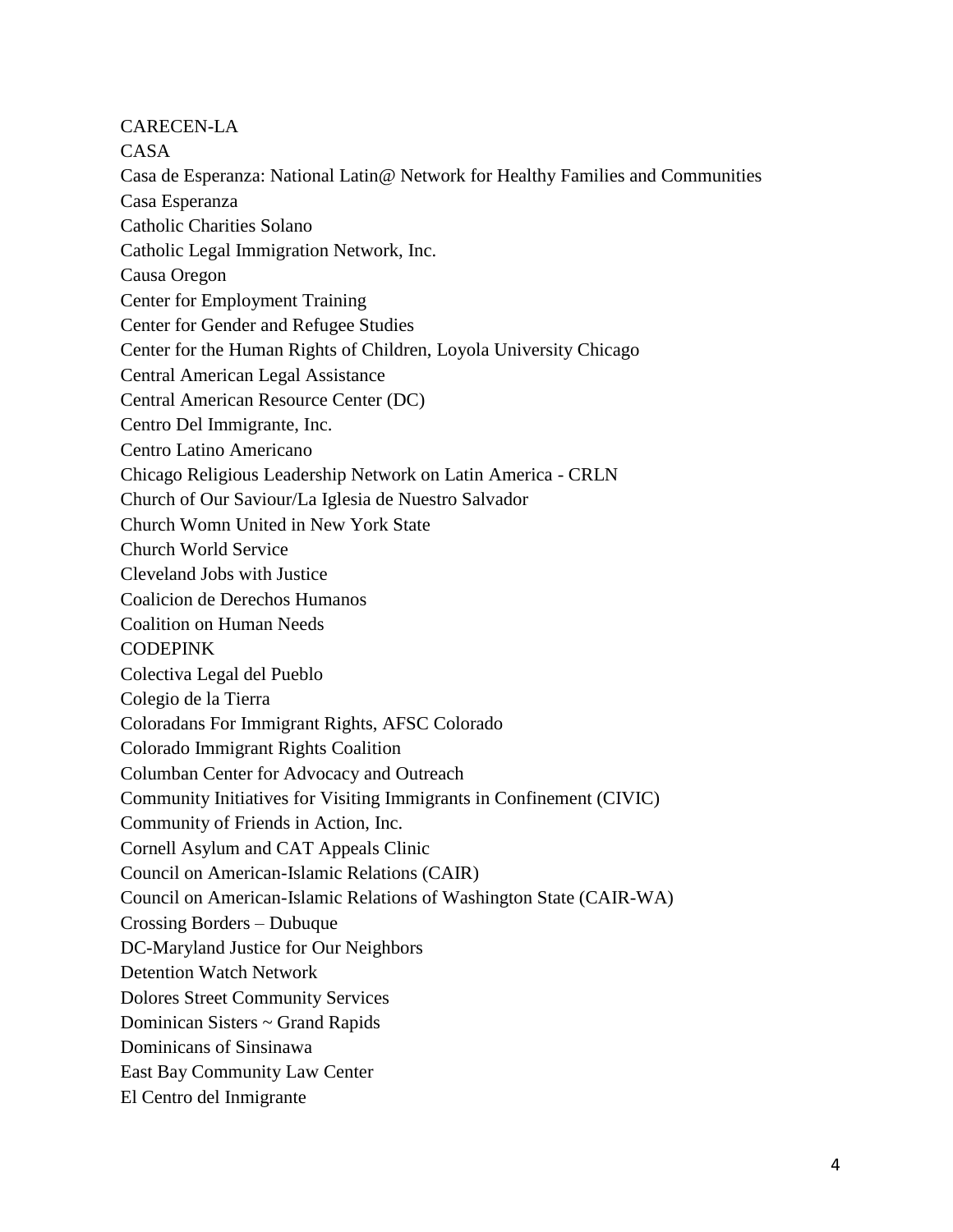Employee Rights Center Encuentro End Domestic Abuse WI Equal Rights Advocates Equality California Equality New Mexico Equality Texas Faith in Public Life Faith Voices Arkansas Families First Services Center, Inc. Farmworker Justice FIEL Houston First Congregational United Church of Christ - Portland, Oregon First Friends of NJ and NY First Graduate First Unitarian Universalist Church of San Diego Social Justice Ministry Team Food Empowerment Project Franciscans for Justice Freedom Network USA Friends Committee on National Legislation Friends of Broward Detainees Fuerza Latina, Fort Collins, CO Global Family Legal Services Global Unity Project Grace Latino Outreach (GLO) Millbrook, NY Grassroots Leadership Greater New York Labor Religion Coalition Greater Rochester Coalition for Immigration Justice Greenville Multicultural Church Grupo de Apoyo e Integracion Hispanoamericano Hana Center Her Justice **HIAS** HIAS Pennsylvania Hilton Head for Peace Holy Spirit Missionary Sisters, USA-JPIC Human Agenda Human Rights First Human Rights Initiative of North Texas Illinois Coalition Against Domestic Violence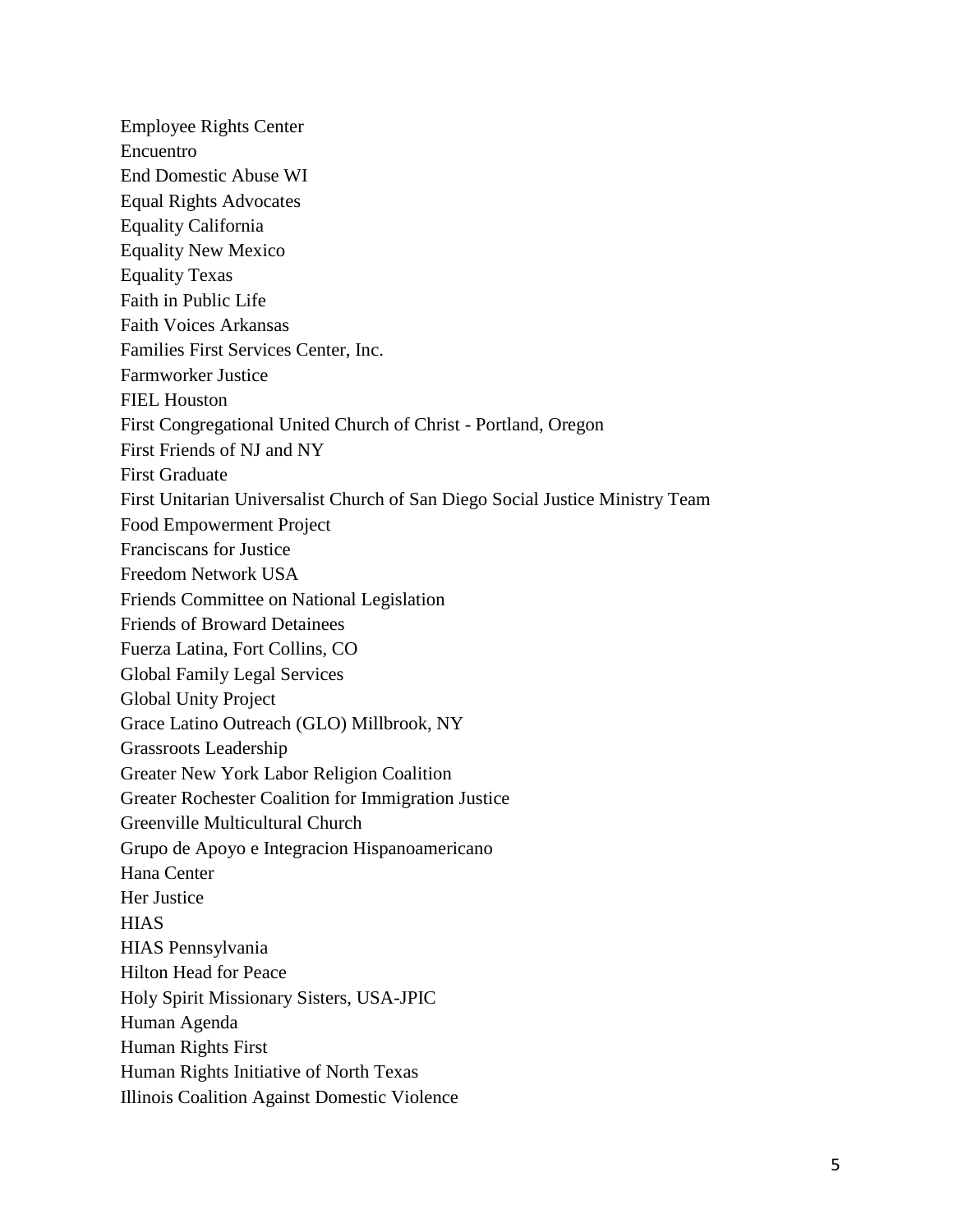Illinois Coalition for Immigrant and Refugee Rights Immanuel Fellowship Immigrant Connection Immigrant Legal Advocacy Project Immigrant Legal Resource Center Immigration Justice Action Group, First Unitarian, Portland, OR Immigration Resource Center of San Gabriel Valley Inland Coalition for Immigrant Justice Interfaith Committee for Detained Immigrants Interfaith Movement for Immigrant Justice - Oregon Interfaith Worker Justice Just Neighbors Justice for All Justice for Our Neighbors Southeastern Michigan Justice Strategies Kentucky Coalition for Immigrant and Refugee Rights Kids for College Kino Border Initiative KIPP Bay Area Schools Korean Resource Center Lafayette Urban Ministry LALDEF Las Americas Immigrant Advocacy Center Latin America Working Group Latin America Working Group (LAWG) League of United Latin American Citizens Legal Aid at Work Legal Aid Society of San Mateo County Legal Services for Children Los Angeles Center for Law and Justice Lutheran Immigration and Refugee Service Maryland Immigrant Rights Coalition Massachusetts Immigrant and Refugee Advocacy Coalition Massachusetts Law Reform Institute MetroWest Legal Services Mexicanos en Exilio Migrant and Immigrant Community Action Project Migrant Rights Collective Migration Resource Center

Mission Graduates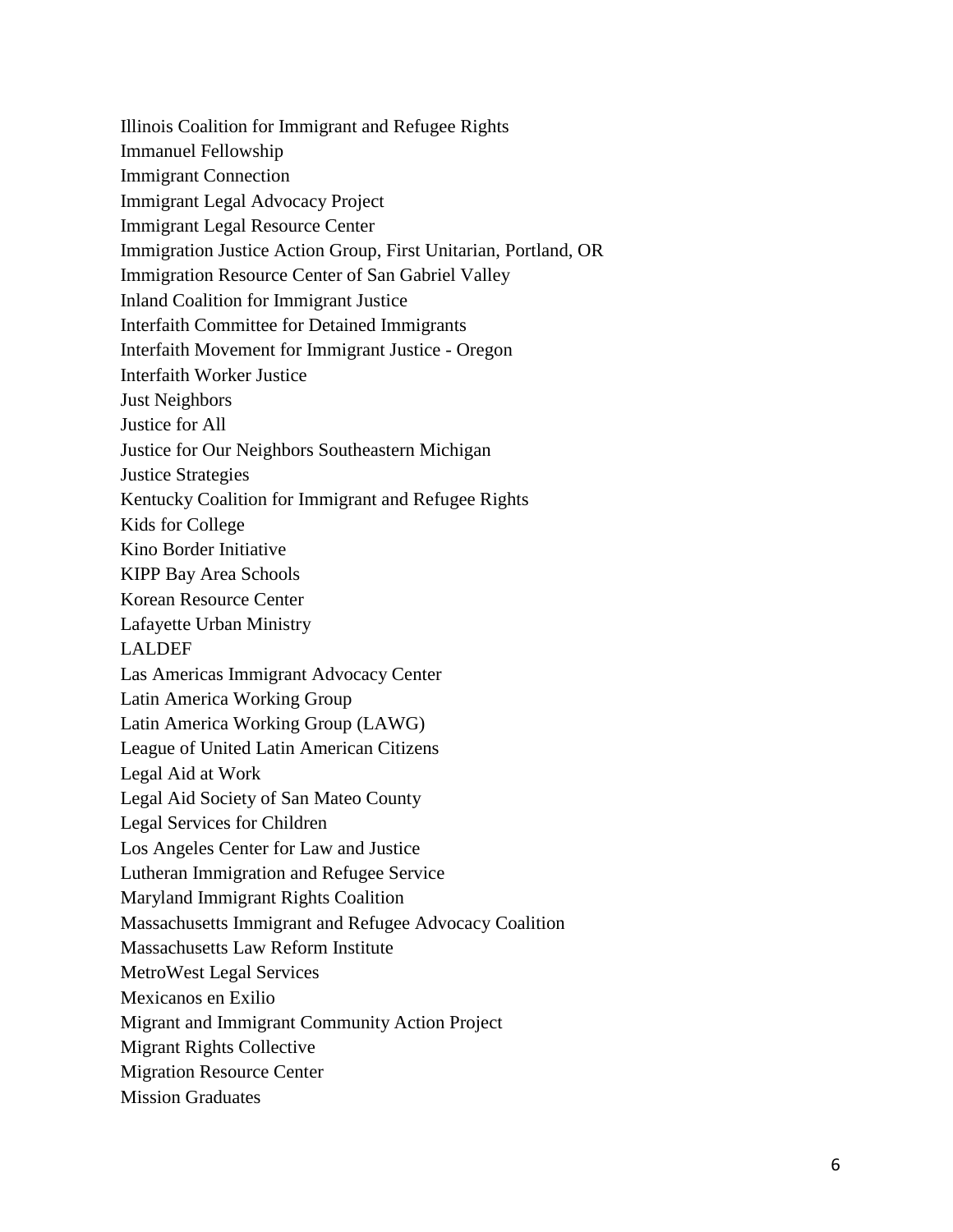Mixteco/Indigena Community Organizing Project Mosaic Family Services Mujeres Latinas en Accion Mujeres Unidas y Activas Muslim Public Affairs Council NAPAFASA National Asian Pacific American Women's Forum National Center for Transgender Equality National Council of Asian Pacific Americans (NCAPA) National Council of Jewish Women National Immigrant Justice Center National Immigration Law Center National Immigration Project of the NLG National Justice for Our Neighbors National Korean American Service & Education Consortium (NAKASEC) National Latina Institute for Reproductive Health National Latina/o Psychological Association National Network for Immigrant and Refugee Rights Natural Resources Defense Council Nebraska Appleseed Center for Law in the Public Interest NETWORK Lobby for Catholic Social Justice Nevada Paralegal Center, LLC New Jersey Alliance for Immigrant Justice New Mexico Faith Coalition for Immigrant Justice New Mexico Immigrant Law Center New Sanctuary Movement of Philadelphia New York Justice For Our Neighbors Nicaragua Center for community Action North County Immigration Task Force North Texas Dream Team Northern Illinois Justice for Our Neighbors Northern Manhattan Manhattan Coalition for Immigrant Rights Northwest Immigrant Rights Project **OCCORD** Occupy Bergen County Ohio Council of Churches OneAmerica Our Revolution Pangea Legal Services Pax Christi Florida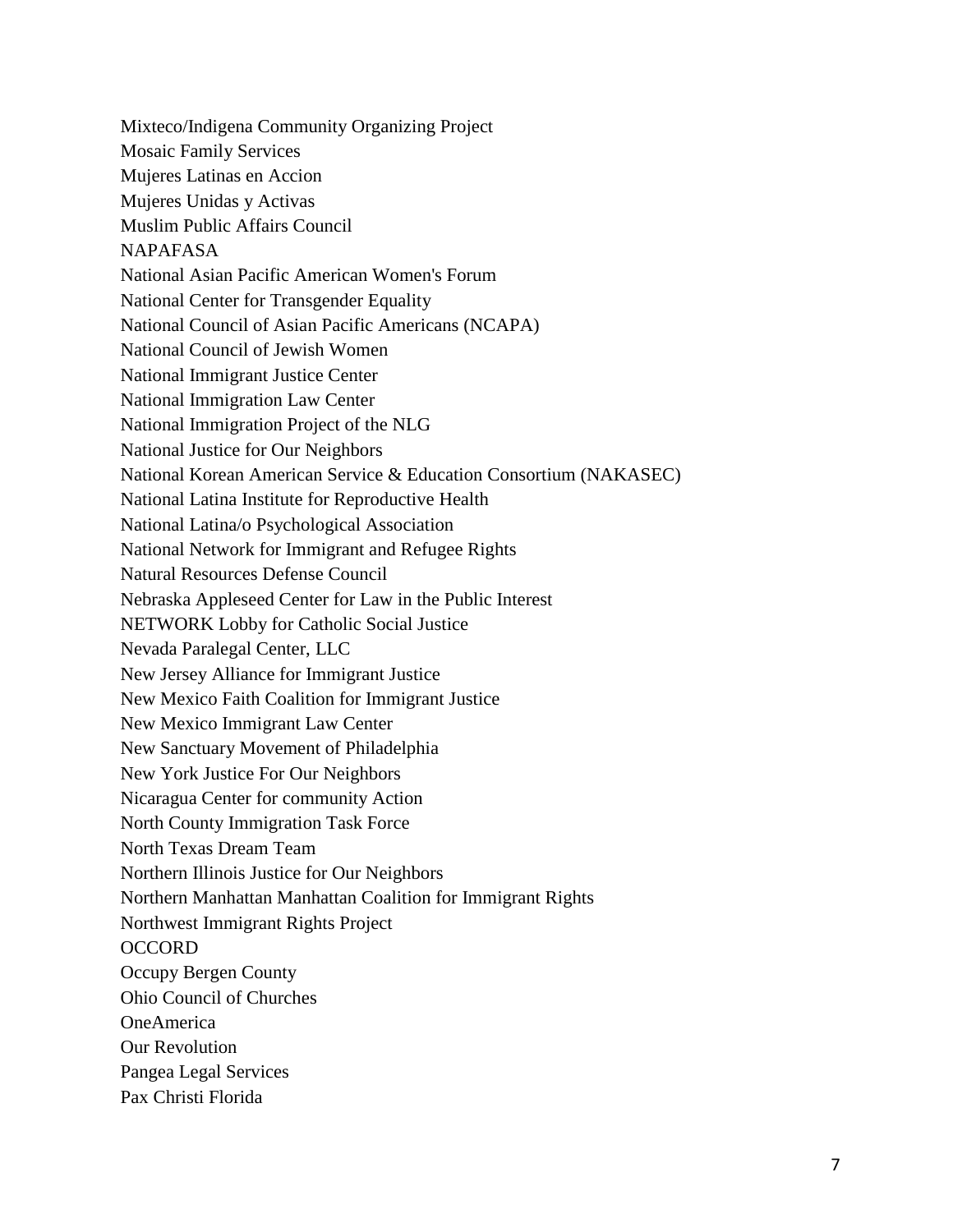Pennsylvania Immigration and Citizenship Coalition Pennsylvania Immigration Resource Center Pilgrim United Church of Christ Pittsburgh LCLAA Progressive Leadership Alliance of Nevada Project IRENE Project South Provincial Council Clerics of St. Viator (Viatorians) Public Counsel Puentes: Advocacy, Counseling & Education Queer Detainee Empowerment Project Redemption Song Inc. Reformed Church of Highland Park Refugee and Immigrant Center for Education and Legal Services (RAICES) Refugio del Rio Grande Resurrection Social Justice Committee Member Rosche Immigration Law PLLC Rural and Migrant Ministry Safe Passage Project Salvadoran American National Network (SANN) San Diego Volunteer Lawyer Program, Inc. San Luis Valley Immigrant Resource Center Sanctuary for Families Santa Fe Dreamers Project Service Employees International Union (SEIU) Services, Immigrant Rights, and Education Network (SIREN) Sisters and Brothers of Immigrants, Inc. Sisters of Charity of New York Sisters of Mercy South Central Community Sisters of Saint Francis Justice, Peace and Integrity of Creation Commission Sisters of St. Francis - St. Francis Province Sisters of St. Francis Leaderhship Team Sisters of the Holy Names Sisters of the Presentation of the Blessed Virgin Mary Skagit Immigrant Rights Council Sojourners South Asian Fund For Education,Scholarship and Training (SAFEST) South City Church Southeast Asia Resource Action Center (SEARAC) Southeast Immigrant Rights Network